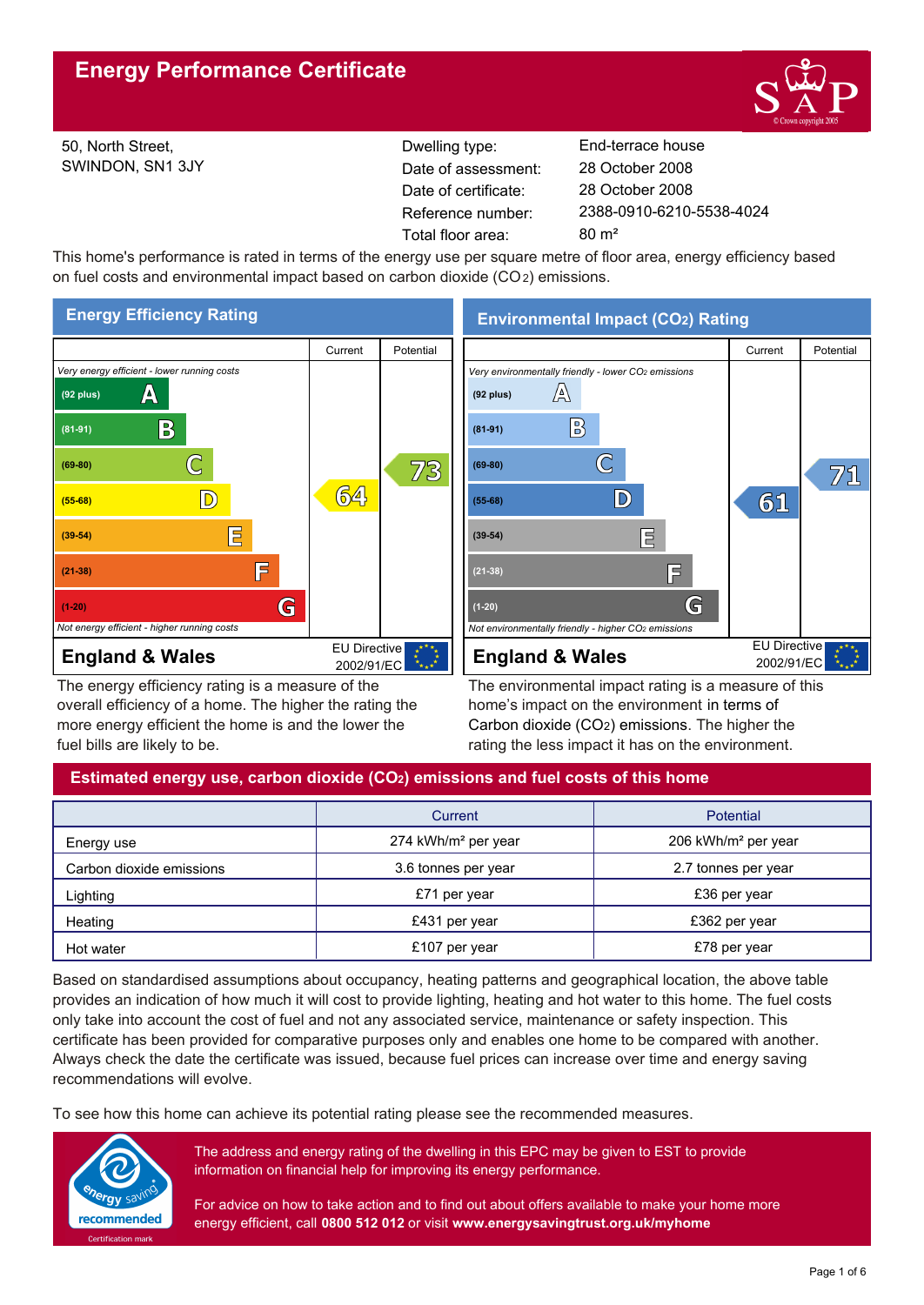#### **About this document**

The Energy Performance Certificate for this dwelling was produced following an energy assessment undertaken by a qualified assessor, accredited by Elmhurst Energy Systems, to a scheme authorised by the Government. This certificate was produced using the RdSAP 2005 assessment methodology and has been produced under the Energy Performance of Buildings (Certificates and Inspections) (England and Wales) Regulations 2007 as amended. A copy of the certificate has been lodged on a national register.

| Assessor's accreditation number: | EES/004469                             |
|----------------------------------|----------------------------------------|
| Assessor's name:                 | William Muir                           |
| Company name/trading name:       | Connells Survey & Valuation            |
| Address:                         | 8A Frank Foley Way, Stafford, ST16 2ST |
| Phone number:                    | 01793 619651                           |
| Fax number:                      |                                        |
| E-mail address:                  | william.muir@connells.co.uk            |
| Related party disclosure:        |                                        |

#### **If you have a complaint or wish to confirm that the certificate is genuine**

Details of the assessor and the relevant accreditation scheme are as above. You can get contact details of the accreditation scheme from their website at www.elmhurstenergy.co.uk together with details of their procedures for confirming authenticity of a certificate and for making a complaint.

## **About the building's performance ratings**

The ratings on the certificate provide a measure of the building's overall energy efficiency and its environmental impact, calculated in accordance with a national methodology that takes into account factors such as insulation, heating and hot water systems, ventilation and fuels used. The average Energy Efficiency Rating for a dwelling in England and Wales is band E (rating 46).

Not all buildings are used in the same way, so energy ratings use 'standard occupancy' assumptions which may be different from the specific way you use your home. Different methods of calculation are used for homes and for other buildings. Details can be found at www.communities.gov.uk/epbd.

Buildings that are more energy efficient use less energy, save money and help protect the environment. A building with a rating of 100 would cost almost nothing to heat and light and would cause almost no carbon emissions. The potential ratings on the certificate describe how close this building could get to 100 if all the cost effective recommended improvements were implemented.

#### **About the impact of buildings on the environment**

One of the biggest contributors to global warming is carbon dioxide. The way we use energy in buildings causes emissions of carbon. The energy we use for heating, lighting and power in homes produces over a quarter of the UK's carbon dioxide emissions and other buildings produce a further one-sixth.

The average household causes about 6 tonnes of carbon dioxide every year. Adopting the recommendations in this report can reduce emissions and protect the environment. You could reduce emissions even more by switching to renewable energy sources. In addition there are many simple everyday measures that will save money, improve comfort and reduce the impact on the environment. Some examples are given at the end of this report.

#### **Visit the Government's website at www.communities.gov.uk/epbd to:**

- Find how to confirm the authenticity of an energy performance certificate
- Find how to make a complaint about a certificate or the assessor who produced it •
- Learn more about the national register where this certificate has been lodged •
- Learn more about energy efficiency and reducing energy consumption •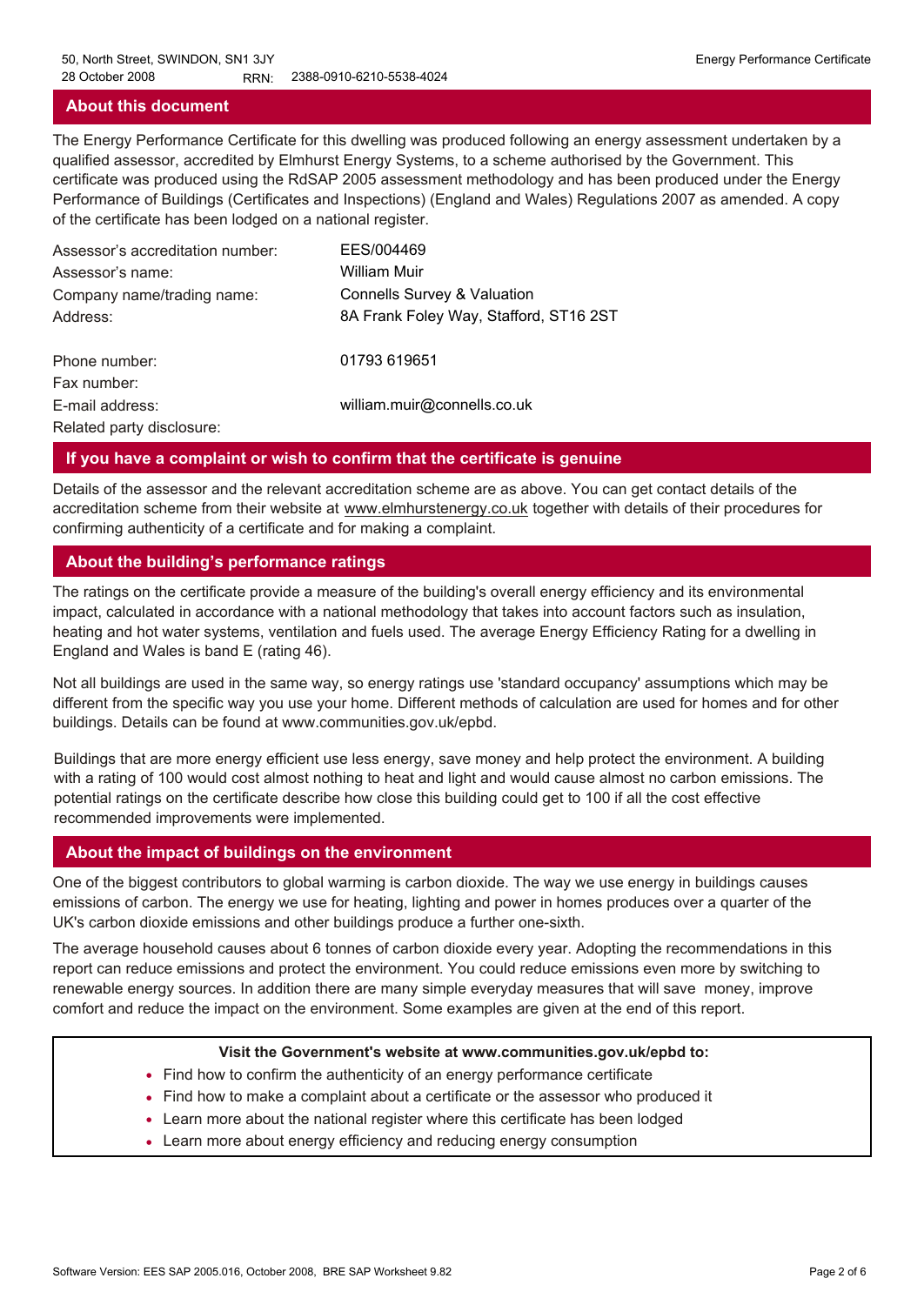# Recommended measures to improve this home's energy performance

50, North Street, SWINDON, SN1 3JY Date of certificate:

Reference number: 2388-0910-6210-5538-4024 28 October 2008

## **Summary of this home's energy performance related features**

The following is an assessment of the key individual elements that have an impact on this home's performance rating. Each element is assessed against the following scale: Very poor / Poor / Average / Good / Very good.

| <b>Elements</b>                           | Description                                                                         | Current performance      |               |
|-------------------------------------------|-------------------------------------------------------------------------------------|--------------------------|---------------|
|                                           |                                                                                     | <b>Energy Efficiency</b> | Environmental |
| Walls                                     | Solid brick, with external insulation<br>Cavity wall, as built, insulated (assumed) | Good<br>Good             | Good<br>Good  |
| Roof                                      | Pitched, 200 mm loft insulation                                                     | Good                     | Good          |
| Floor                                     | Suspended, no insulation (assumed)                                                  |                          |               |
| <b>Windows</b>                            | Fully double glazed                                                                 | Average                  | Average       |
| Main heating                              | Boiler and radiators, mains gas                                                     | Good                     | Good          |
| Main heating controls                     | Programmer, TRVs and bypass                                                         | Poor                     | Poor          |
| Secondary heating                         | Room heaters, dual fuel (mineral and wood)                                          |                          |               |
| Hot water                                 | From main system                                                                    | Good                     | Good          |
| Lighting                                  | No low energy lighting                                                              | Very poor                | Very poor     |
| Current energy efficiency rating          |                                                                                     | D 64                     |               |
| Current environmental impact (CO2) rating |                                                                                     |                          | D 61          |

## **Low and zero carbon energy sources**

None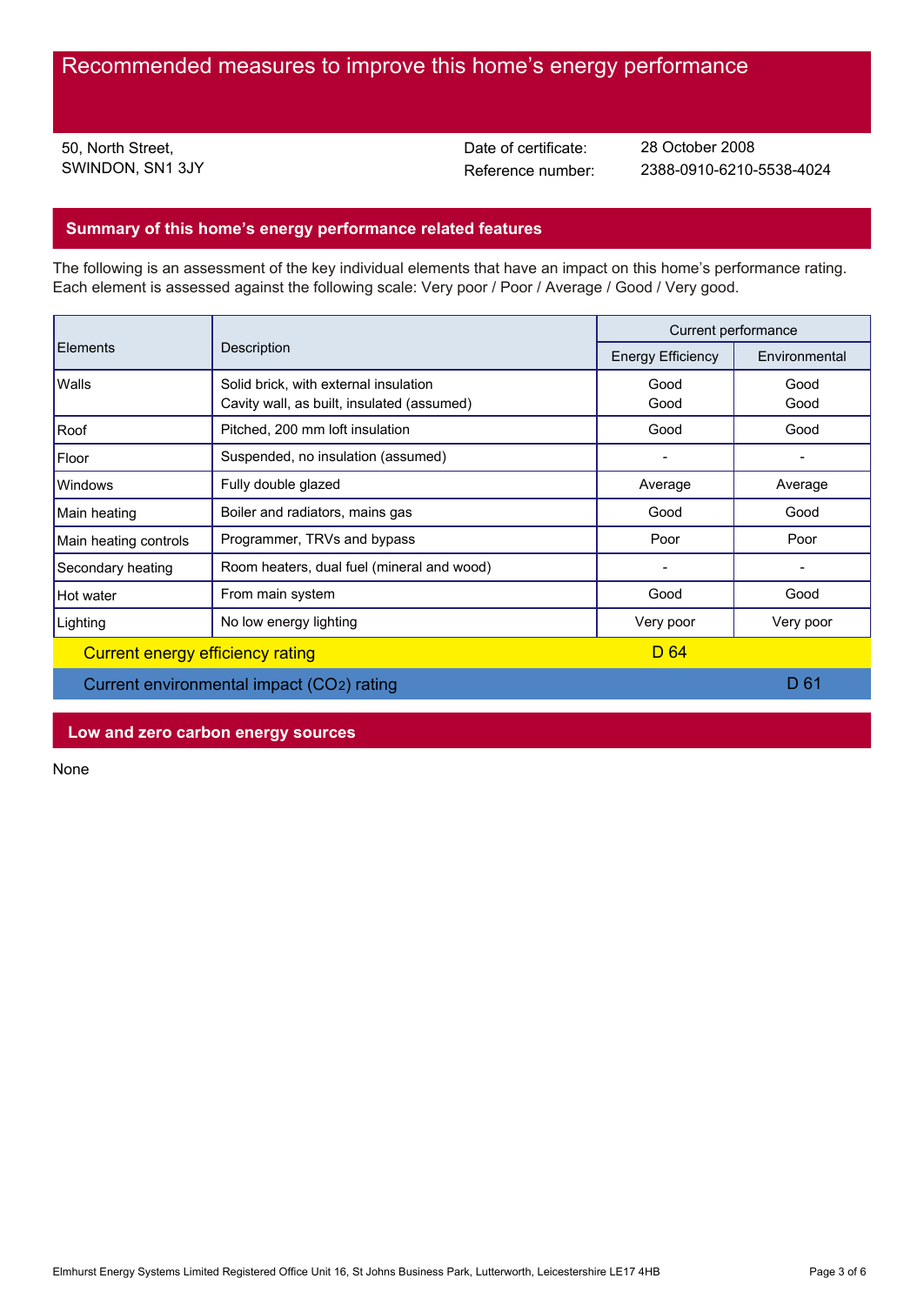## **Recommendations**

The measures below are cost effective. The performance ratings after improvement listed below are cumulative, that is they assume the improvements have been installed in the order that they appear in the table.

|                                                   | <b>Typical savings</b> | Performance ratings after improvement |                      |  |  |  |
|---------------------------------------------------|------------------------|---------------------------------------|----------------------|--|--|--|
| Lower cost measures (up to £500)                  | per year               | Energy efficiency                     | Environmental impact |  |  |  |
| Low energy lighting for all fixed outlets<br>1    | £27                    | D 66                                  | D 62                 |  |  |  |
| 2 Upgrade heating controls                        | £31                    | D 68                                  | D 64                 |  |  |  |
| Sub-total                                         | £58                    |                                       |                      |  |  |  |
| Higher cost measures (over £500)                  |                        |                                       |                      |  |  |  |
| Replace boiler with Band A condensing boiler<br>3 | £77                    | C 73                                  | C <sub>71</sub>      |  |  |  |
| Total                                             | £135                   |                                       |                      |  |  |  |
| Potential energy efficiency rating                |                        | C <sub>73</sub>                       |                      |  |  |  |
| Potential environmental impact (CO2) rating       |                        |                                       | C <sub>71</sub>      |  |  |  |

## **Further measures to achieve even higher standards**

The further measures listed below should be considered in addition to those already specified if aiming for the highest possible standards for this home. However you should check the conditions in any covenants, planning conditions, warranties or sale contracts.

| 4 Solar water heating                      | £17  | C 74        | C <sub>72</sub> |
|--------------------------------------------|------|-------------|-----------------|
| 5 Solar photovoltaic panels, 2.5 kWp       | £150 | <b>B</b> 85 | B 82            |
| Enhanced energy efficiency rating          |      | <b>B</b> 85 |                 |
| Enhanced environmental impact (CO2) rating |      |             | <b>B</b> 82     |

Improvements to the energy efficiency and environmental impact ratings will usually be in step with each other. However, they can sometimes diverge because reduced energy costs are not always accompanied by a reduction in carbon dioxide (CO2) emissions.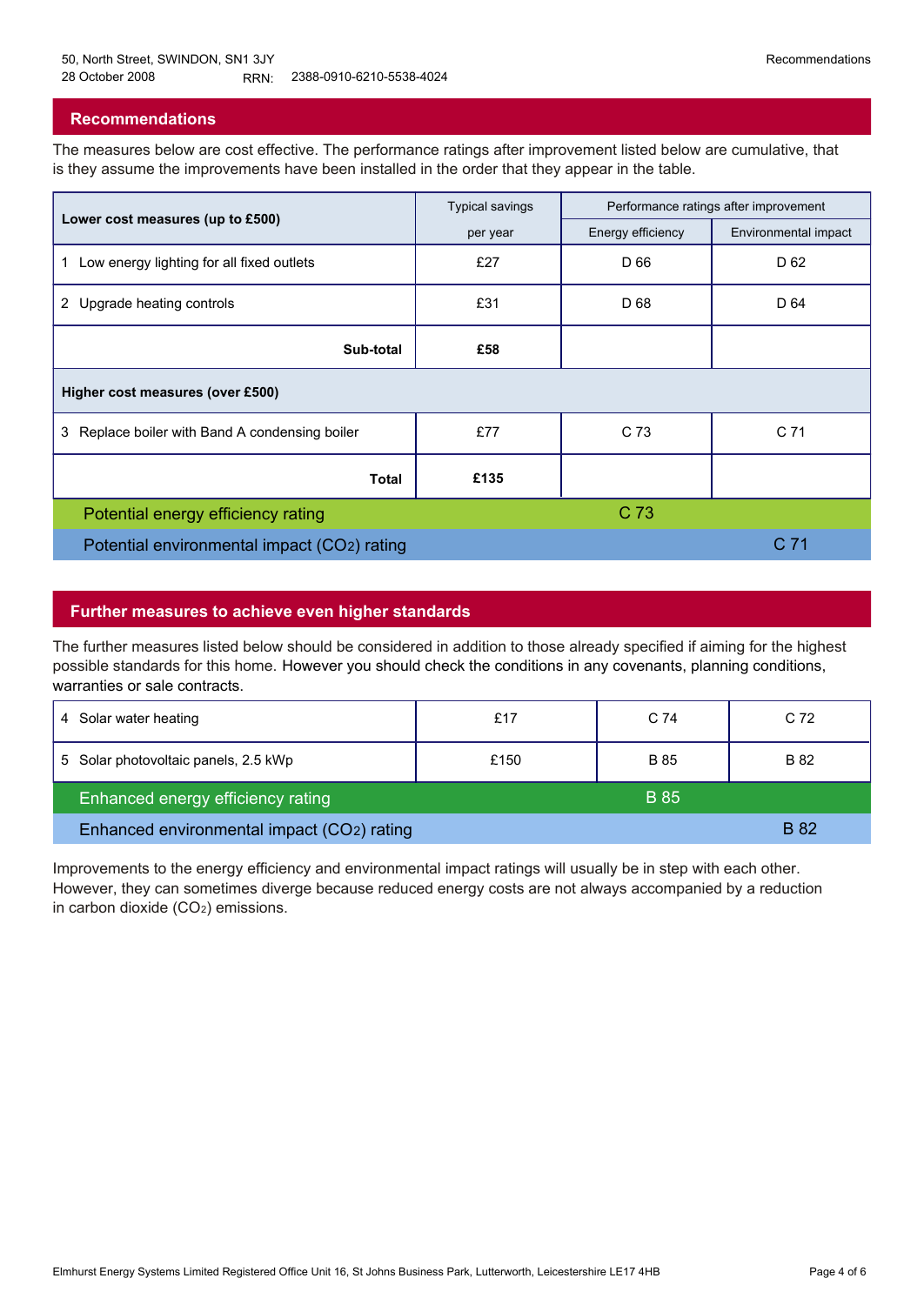If you are a tenant, before undertaking any work you should check the terms of your lease and obtain approval from your landlord if the lease either requires it, or makes no express provision for such work.

#### **Lower cost measures (typically up to £500 each)**

These measures are relatively inexpensive to install and are worth tackling first. Some of them may be installed as DIY projects. DIY is not always straightforward, and sometimes there are health and safety risks, so take advice before carrying out DIY improvements.

## **1 Low energy lighting**

Replacement of traditional light bulbs with energy saving recommended ones will reduce lighting costs over the lifetime of the bulb, and they last up to 12 times longer than ordinary light bulbs. Also consider selecting low energy light fittings when redecorating; contact the Lighting Association for your nearest stockist of Domestic Energy Efficient Lighting Scheme fittings.

#### **2 Heating controls (room thermostat)**

The heating system should have a room thermostat to enable the boiler to switch off when no heat is required. A competent heating engineer should be asked to do this work. Insist that the thermostat switches off the boiler as well as the pump and that the thermostatic radiator valve is removed from any radiator in the same room as the thermostat.

## **Higher cost measures (typically over £500 each)**

## **3 Band A condensing boiler**

A condensing boiler is capable of much higher efficiencies than other types of boiler, meaning it will burn less fuel to heat this property. This improvement is most appropriate when the existing central heating boiler needs repair or replacement, but there may be exceptional circumstances making this impractical. Condensing boilers need a drain for the condensate which limits their location; remember this when considering remodelling the room containing the existing boiler even if the latter is to be retained for the time being (for example a kitchen makeover). Building Regulations apply to this work, so your local authority building control department should be informed, unless the installer is registered with a competent persons schemeą, and can therefore self-certify the work for Building Regulation compliance. Ask a qualified heating engineer to explain the options.

## **About the further measures to achieve even higher standards**

Further measures that could deliver even higher standards for this home. You should check the conditions in any covenants, planning conditions, warranties or sale contracts before undertaking any of these measures. If you are a tenant, before undertaking any work you should check the terms of your lease and obtain approval from your landlord if the lease either requires it, or makes no express provision for such work.

## **4 Solar water heating**

A solar water heating panel, usually fixed to the roof, uses the sun to pre-heat the hot water supply. This will significantly reduce the demand on the heating system to provide hot water and hence save fuel and money. The Solar Trade Association has up-to-date information on local installers and any grant that may be available.

#### **5 Solar photovoltaic (PV) panels**

A solar PV system is one which converts light directly into electricity via panels placed on the roof with no waste and no emissions. This electricity is used throughout the home in the same way as the electricity purchased from an energy supplier. The British Photovoltaic Association has up-to-date information on local installers who are qualified electricians and on any grant that may be available. Planning restrictions may apply in certain neighbourhoods and you should check this with the local authority. Building Regulations apply to this work, so your local authority building control department should be informed, unless the installer is appropriately qualified and registered as such with a competent persons schemeą, and can therefore self-certify the work for Building Regulation compliance.

Recommendations